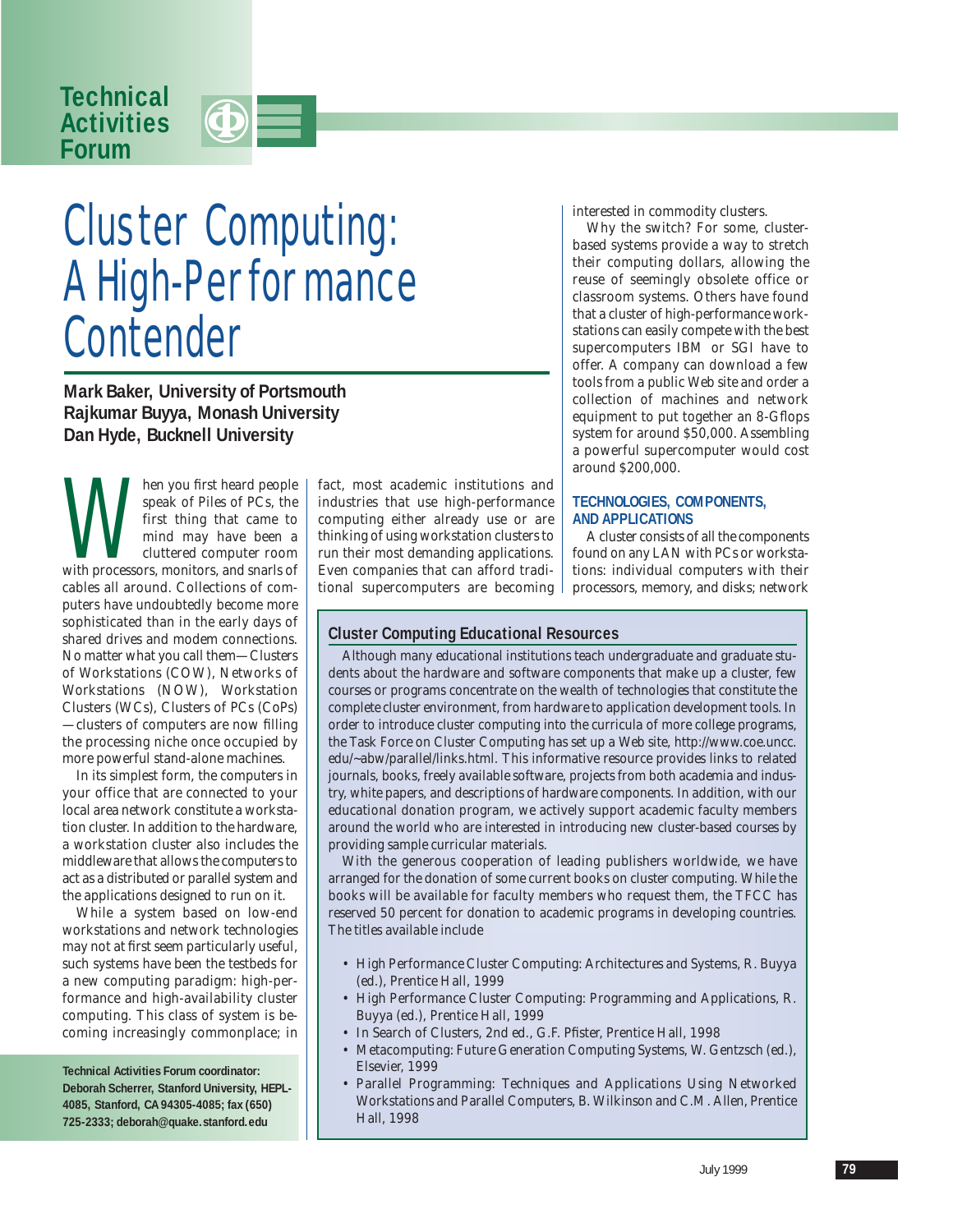cards; cabling; libraries; operating systems; middleware; tools; and various other utilities. The architecture of clusters, however, can vary rather dramatically. At one end of the spectrum are clusters based on commercial off-the-shelf components or put together from older systems, maybe originally used in offices or classrooms. (For information on one of the first COTS clusters, see the Beowulf project home page, http://www.beowulf. org/.) At the other end are proprietary clusters built around high-end SMP processors and custom network technologies. The physical configurations of clusters also vary widely, including anything from a bunch of PCs located in a classroom to motherboards stored in custom racks in a computing services room.

Of course, all these components are there to support applications of one sort or another. Applications appropriate for clusters are not restricted to those traditionally run on supercomputers or other high-performance systems. The number and types of applications now using clusters are increasing all the time. Clusterbased systems support both high- performance parallel applications such as computational chemistry, astrophysics, and computational fluid dynamics, and commercial applications such as a loadbalanced high-performance Web server like HotBot, which uses a parallel Oracle database.

#### **SUPERCLUSTER SYSTEMS AND ISSUES**

The National Computational Science Alliance (http://www.ncsa.uiuc.edu/ alliance/alliance/), an academic partnership involving more than 50 US universities and research institutions, has built a supercluster consisting of 192 nodes based on dual-processor Pentiums running Windows NT and using Myrinet interconnects. A number of well-known scientific codes have been ported onto the NT supercluster. Its capability has been proven: Several applications attain a sustained performance of around 7 Gflops. This compares favorably to the performance reached on an SGI O2000.

However, as is the case in many professional environments, the differing technologies used in cluster computing can spark debate. For example, many disagree on whether a cluster should use Ethernet—Fast or Gigabit—technology or specialized nonstandard intelligent network cards and protocols like those produced by Myrinet or SCI. Experts in cluster computing circles, like those in other fields, also dispute the best operating system to use: commercial products such as Microsoft's Windows NT or freely available systems such as Linux.

The arguments over operating systems for cluster-based applications, like most arguments, are a combination of objective and subjective reasoning. To settle

#### **Cluster Computing Workshop Scheduled for December**

Clusters of computers are rapidly catching up with the processing capabilities of more costly supercomputers, traditional parallel processors, and proprietary mission-critical systems. To share the latest findings on building efficient clusters, the Task Force on Cluster Computing is planning the First IEEE Computer Society International Workshop on Cluster Computing.

Scheduled for 2 December in Melbourne, Australia, IWCC will take place following PART 99, the sixth Autralasian Conference on Parallel and Real-Time Systems. Spanning the issue of cluster computing from hardware to middleware and applications, IWCC will include presentations on communication protocols, tools for operating and managing clusters, job and resource management, data distribution, load balancing, and programming environments for clusters.

See http://www.dgs.monash.edu.au/~rajkumar/tfcc/IWCC99/ for more details on IWCC. Proceedings from the workshop will be available from the Computer Society at http://computer.org/conferen/proceed/dlproceed.htm. Tentative registration fees for IWCC are \$175 for members, \$200 for nonmembers, and \$150 for full-time students. The registration fee for students is likely to be reduced: We are expecting the donation of sponsorship funds from businesses.

the OS debate more impartially, research teams working for NCSA have pitted a Linux-based supercluster against one running Windows NT. Housed at the University of New Mexico's Albuquerque High Performance Computing Center, the Linux cluster (http://www. arc.unm.edu/alta/) will run a range of computationally intensive applications to be compared to the proven power of the NCSA's NT cluster (http://www. ncsa.uiuc.edu/General/CC/ntcluster/).

#### **THE NEED FOR A NEW TASK FORCE**

Recognizing the trend toward clusters for high-performance computing, the IEEE Computer Society has approved a Task Force on Cluster Computing (TFCC). You may ask, "What's so special about that? People have been using clusters of computers for years. It's a bit like Microsoft realizing that the Internet may be a big thing." But think again. The overwhelming number of clusterrelated projects and products appearing in the development arena and the commercial marketplace means that a focused group can help lead international efforts in cluster-based computing.

Why not place cluster-based activities under the umbrella of another related Technical Committee, such as the committees on the Internet, Supercomputing Applications, or Distributed or Parallel Processing? After all, what is cluster computing but a mixture of these disciplines? But cluster computing combines so many computing concepts and technologies that placing it under an existing banner would dilute the attentions of individuals interested in all the aspects that come together in this field.

With the advent of the TFCC, interested Computer Society members can participate in one focused group to champion the cause of cluster computing by sponsoring workshops, conferences, projects, and standards. The TFCC has set up two mirrored Web sites: one in Australia (http://www.dgs.momash.edu. au/~rajkumar/tfcc/), and another in the UK (http://www.dcs.port.ac.uk/~mab /tfcc/), as media for timely communication of its activities.